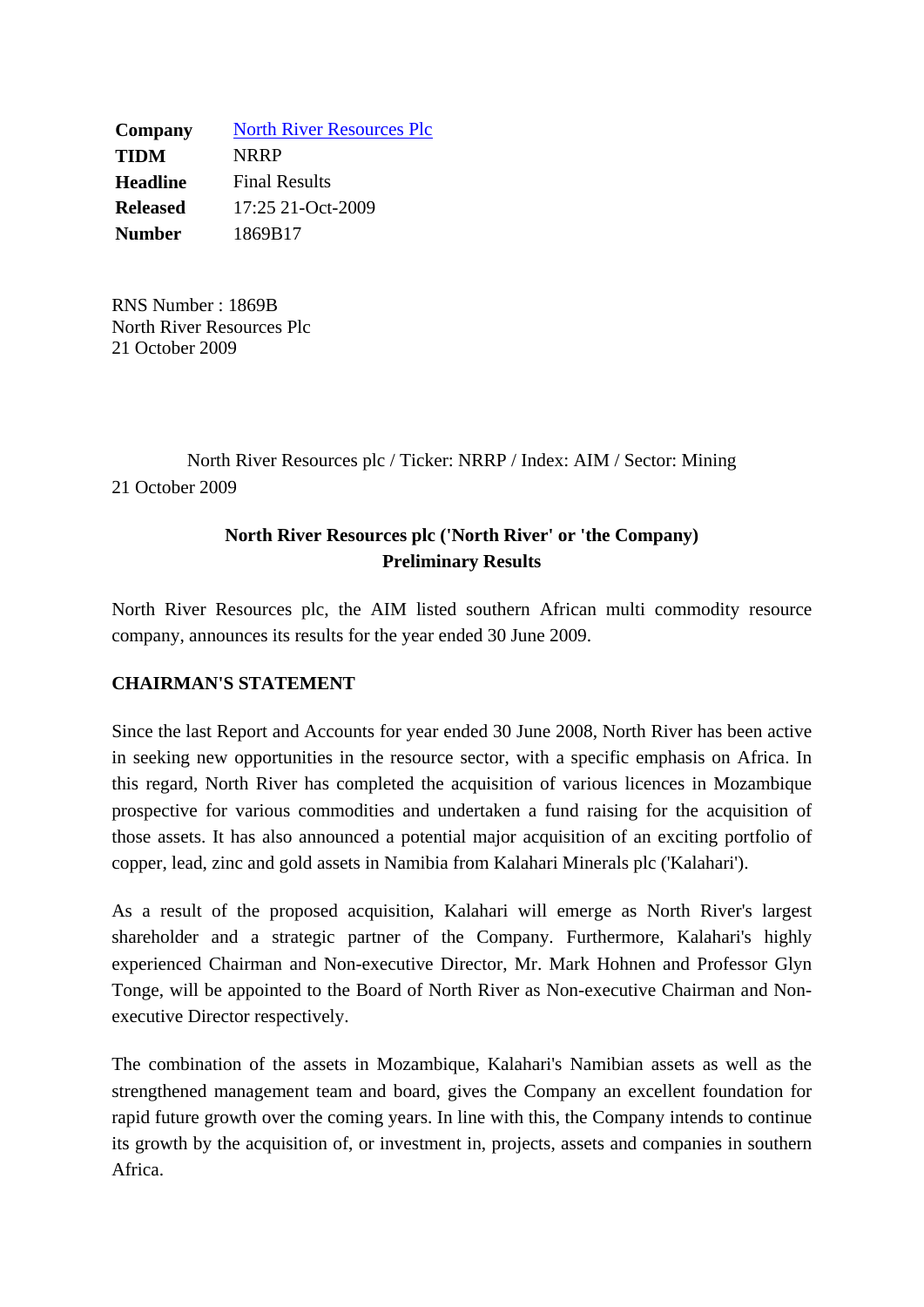The transaction with Kalahari will be a reverse transaction under the AIM rules. The Company's shares have been suspended pending publication of an AIM admission document to shareholders detailing the assets acquired and the strategic direction of the Company going forward. Shareholders will then have the opportunity to vote on the transaction at an upcoming General Meeting and we look forward to their support of this transaction.

## **REVIEW OF THE BUSINESS AND FUTURE PROSPECTS**

## **Australian Assets**

North River is the holding company of North River Resources Pty Ltd ('NRRPL'). NRRPL is party to a Farm-In Agreement with Segue Resources Limited ('Segue'), the holder of EL10004 (the 'Coronet Hill Tenement') and ELA27332 (the 'New Tenement') (collectively the 'Tenements'). Under the Farm-In Agreement, as amended by the parties on 24 July 2009, NRRPL is entitled to earn a 20% interest in the Tenements by expending such amount as the parties may agree (currently being £200,000) up to a maximum of £500,000 on the Tenements on or before 18 August 2010 and a further 31% interest by expending a further amount equal to £1,800,000 on the Tenements on or before 18 August 2012.

Details of the Tenements are as follows:

| Asset    | Holder | Interest | <b>Status</b>          | License Expiry Date | License Area |
|----------|--------|----------|------------------------|---------------------|--------------|
|          |        | (% )     |                        |                     |              |
| EL10004  | Segue  | 100      | Exploration            | 18/08/2010          | 6 sq Km      |
| ELA27332 | Segue  | 100      | Application<br>pending |                     |              |

The Tenements are situated in the southern part of the Pine Creek Inlier, 220 kilometres south east of Darwin in the Northern Territory of Australia. This major mineral province of the Northern Territory covers about 66,000 square kilometres and is centred 170 kilometres south of Darwin.

The Company, through NRRPL, has to date spent £127,700 (2008: £100,000) under the Farm-In Agreement as its contribution to exploration on the Coronet Hill Tenement. It has also incurred approximately £15,000 in further expenditure on the Coronet Hill Tenements since 30 June 2009, but is yet to be billed for this expenditure.

Exploration on the Coronet Hill Tenement was undertaken by Segue as manager under the Farm-In Agreement and has included the following: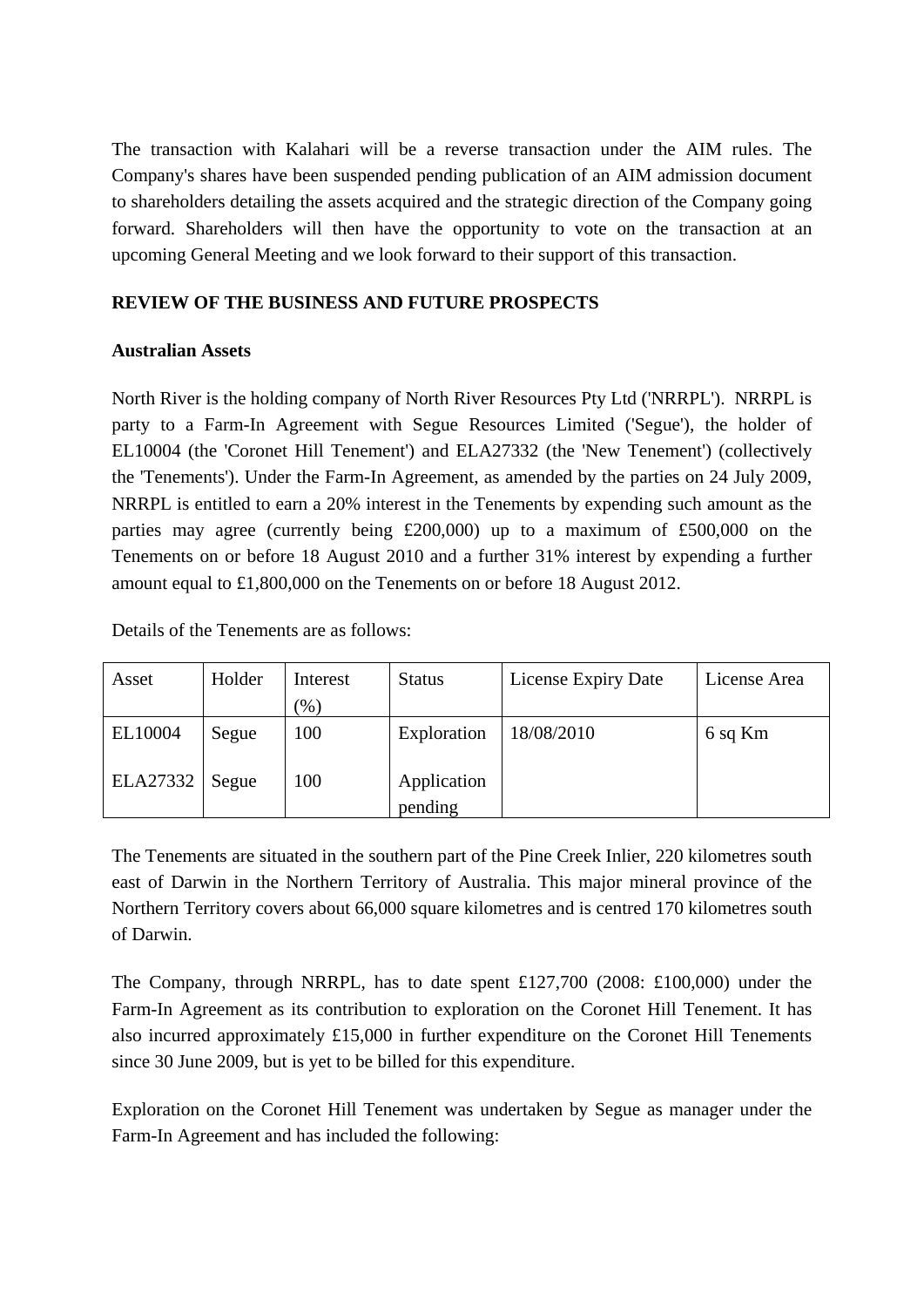- Soil sampling in the southern and most prospective part of the Coronet Hill Tenement. This demonstrated multi-element anomalism in the main Coronet Hill fault zone in the area tested. Field visits and grab sampling highlighted the abundance of massive and disseminated sulphide material in historical workings along the fault that gave values up to 20% copper but also significant arsenic.
- A gradient-array induced polarisation (IP) geophysical survey over the most prospective area to locate electromagnetic conductors that may be indicative of sulphide accumulations for drill testing. Five priority drilling targets have been selected out of information gathered from this survey.

Following the collection of bulk samples, metallurgical testwork was conducted to understand the metallurgical characteristics of the known mineralisation.

As a result of the exploration work undertaken on the Coronet Hill Tenement, the Company, in conjunction with the Tenement holder, Segue, has decided to focus its exploration on areas of existing workings with outcropping mineralisation. Sampling of dumps from historical workings have returned grades of up to 16.4% Copper (No.1 Adit Dump), 17% Lead (South Shaft Dump), and 1,126 g/t Silver (South Shaft Dump).

The re-interpretation of IP geophysics, geochemistry and available structural information has enabled Segue to refine prospective targets. Accordingly the Company and Segue agreed to reduce the Coronet Hill Tenement by five blocks, surrendering that part of the Tenement considered not to be prospective. The Company has designed a work programme focussing on a process of geochemical levelling of predominantly stream and soil geochemical data in order to adequately prioritise targets and establish areas that require further sampling and detailed geological mapping. It is estimated the work programme will cost approximately £65,000.

The New Tenement which has been targeted lies structurally parallel directly to the east of the Coronet Hill Mineral Field and has received limited modern exploration. Exploration will focus initially on historical data acquisition and compilation. The information will form the basis for target generation and identification of areas requiring detailed geological mapping and geochemical sampling in order to effectively target mineralisation within the tenure.

The Directors' current intention is for the Group to satisfy its expenditure requirements under the Farm-In Agreement.

# **Other Initiatives**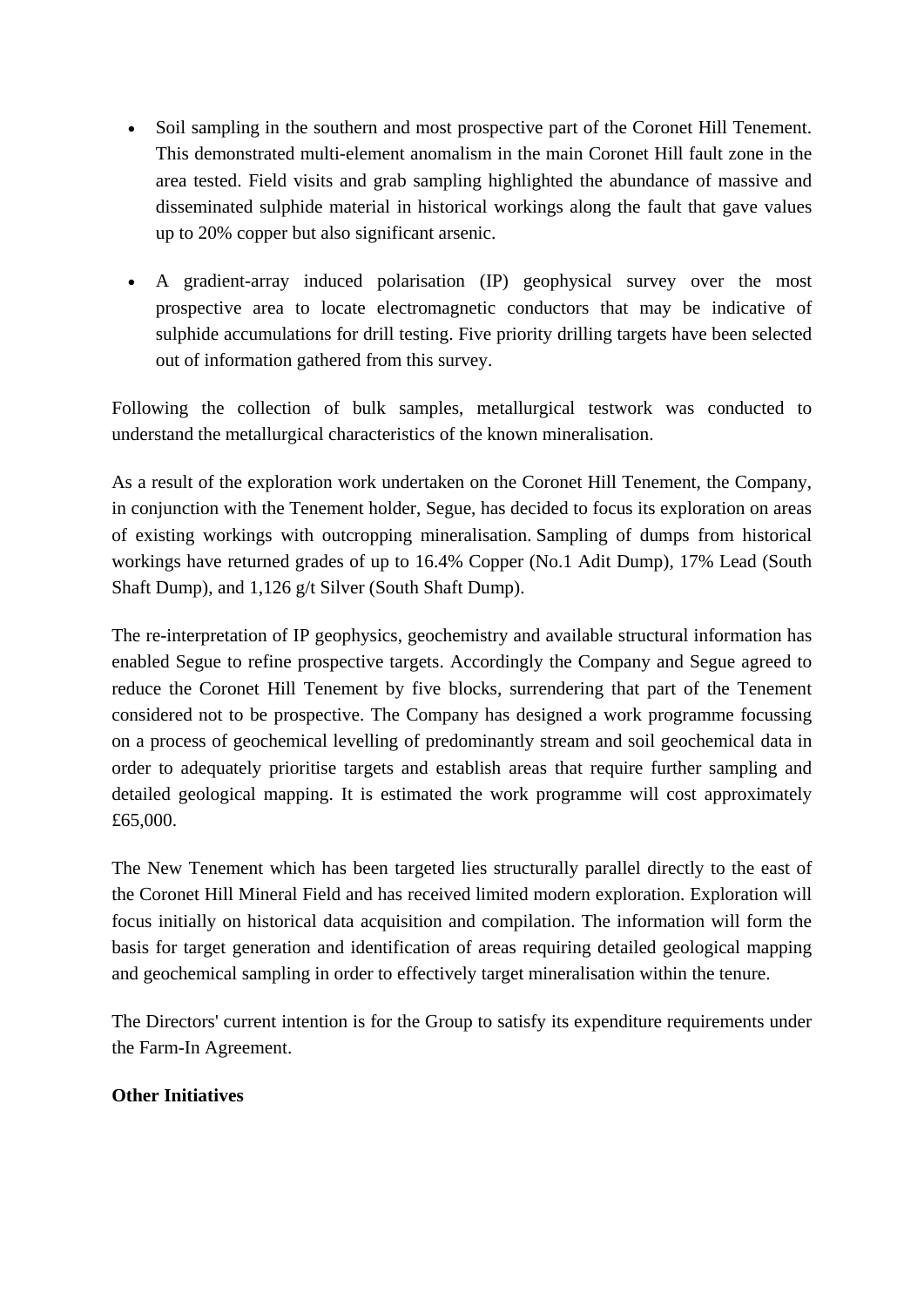During the year to 30 June 2009, the Company identified and reviewed a number of potential investments in the resources sector and subsequent to the year ended 30 June 2009 announced a number of initiatives as follows:

1. On 24 July 2009, the Company agreed to acquire OmegaCorp Minerais Ltda's Mozambique Gold and

 Uranium Projects, comprising 32 Licences covering 628,400 HA in five discrete project areas, for a

 consideration of US\$100,000 and 10,000,000 ordinary shares. The Company subsequently

 conducted a data acquisition and review exercise and has rationalised certain licences. A work

programme for the five remaining licence areas is currently being developed.

2. On 12 August, the Company entered into a Convertible Loan Agreement with Clarion Finanz AZ to

 provide a £500,000 facility ('Clarion Facility'). The full amount of the Clarion Facility was drawn

down on 19 October 2009.

3. On 26 August 2009, the Company's share capital was consolidated on the basis of 1 new ordinary

 share of £0.002 each for every two existing ordinary shares of £0.01 each and following this, the

 Company carried out a placing of 40,000,000 ordinary shares of £0.002 each in the capital of the

Company at a price of £0.01 each to raise £400,000 ('Placing').

4. On 5 October 2009, the Company announced a conditional agreement with Kalahari Minerals plc to

 acquire companies from Kalahari with gold and base metals assets in Namibia ('Namibian

 Acquisition'). The purchase consideration is 266,666,667 ordinary shares at a price of 3 pence per

ordinary share.

The Board of North River believes that the Namibian Acquisition is an attractive acquisition target for a number of reasons. It is confident that the key assets, namely the heap leach copper projects and the Namib lead/zinc project (at which Kalahari has spent over £8 million on to date) all warrant further work and that upside potential exists from upgrading the current resources through further exploration and drilling. It is intended that feasibility studies will bring one or more projects into production in the mid term. Additionally, by having a foothold within Namibia's resource rich country, the Board believes that other opportunities will present themselves to add further value to the current portfolio of assets. Finally, and most importantly, on completion of the acquisition, Kalahari will become a major shareholder in North River and has indicated its intention to support the Company as the assets are developed.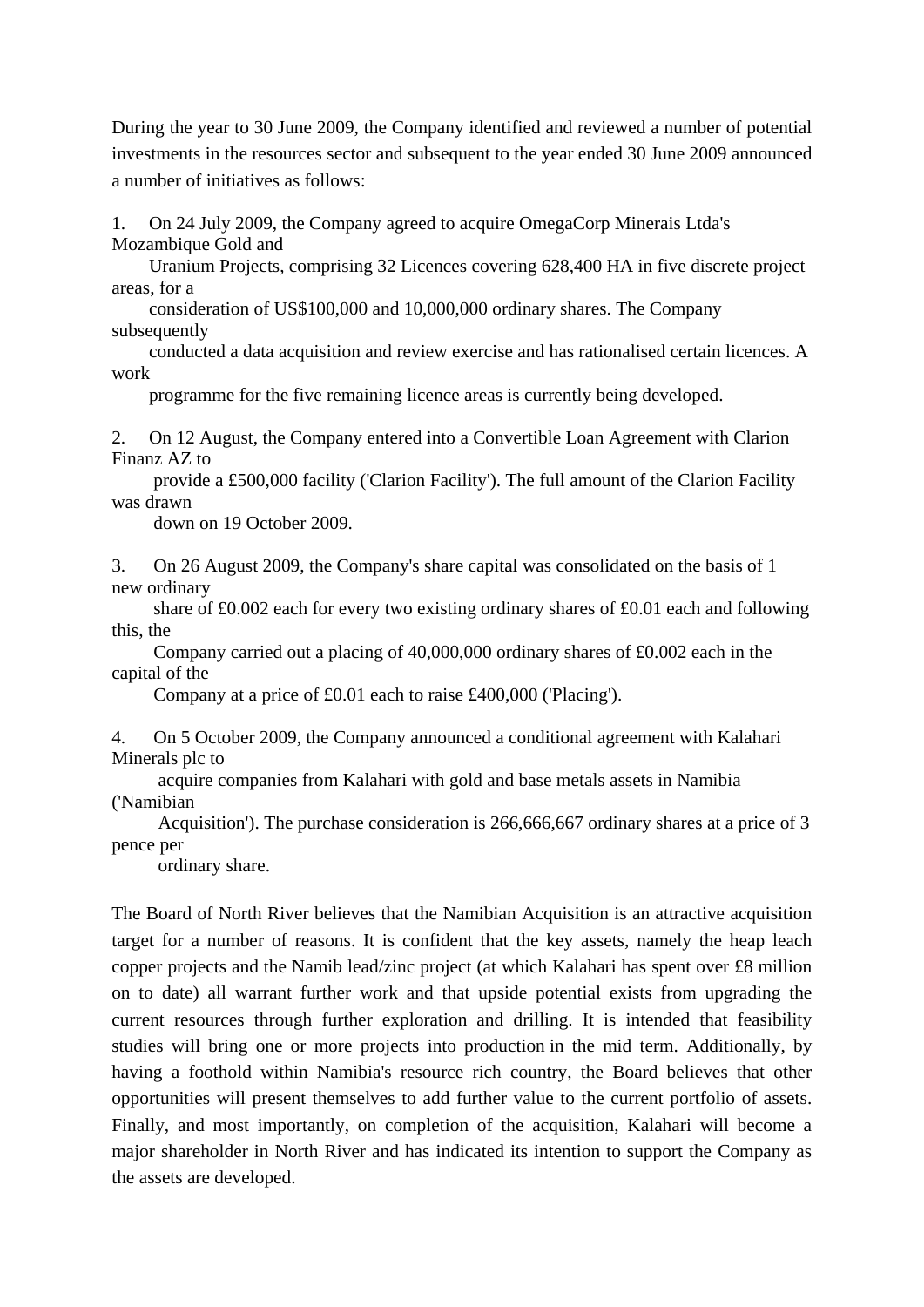The Namibian Acquisition is conditional on a number of items which includes a capital raising of not less than £5 million. The acquisition is a reverse transaction under the AIM rules and is subject to shareholder approval and an AIM admission document being issued. The Company's Ordinary Shares were suspended from trading on AIM on 5 October 2009 as a result of the announcement and will be readmitted to trading once the AIM admission document is published.

In the event that the Namibian Acquisition proceeds the Company will incur significant transaction costs over the next three months. In these circumstances and after due consideration of potential transaction costs, the Company required a further £100,000 in addition to the funds to be provided pursuant to the Placing and Clarion Facility. These funds were raised by issuing convertible loan notes to non-related parties, each with an attaching option. The convertible loan notes were subsequently converted into 10,000,000 new Ordinary Shares at £0.01 per share and will be admitted to trading on AIM once the suspension from trading has been lifted. The options have an exercise price of no less than £0.05 and an exercise date of no later than 30 June 2014.

#### **Board Changes**

On 18 December 2008, the Company announced the appointment of new Directors and a Chief Operating Officer in order to accelerate the identification of new project and/or acquisitions. The Company sought to restructure the Board, adding personnel with track records in sourcing, developing and managing resource projects. As such, Glenn Whiddon and Martin French joined the Board as Non-executive Directors with Robert Downey stepping down.

In addition, Luke Bryan was appointed as Chief Operating Officer. Luke will be based out of London to assist the sourcing of new projects. Mr Whiddon was subsequently appointed Nonexecutive Chairman and Mr Steinepreis as Managing Director of the Company.

Furthermore, it is proposed that following the Namibian Acquisition, Kalahari will appoint nominees to the board of North River. The nominees are Mark Hohnen who is the Chairman of Kalahari and Professor Glyn Tonge, who is a Non-executive Director of Kalahari.

#### **Financial Overview**

The Group results for the year are set out in the Financial Statements. The Group made a loss of £299,220 (2008: £250,525) for the year to 30 June 2009. The Directors do not propose to recommend any dividends for the year ended 30 June 2009.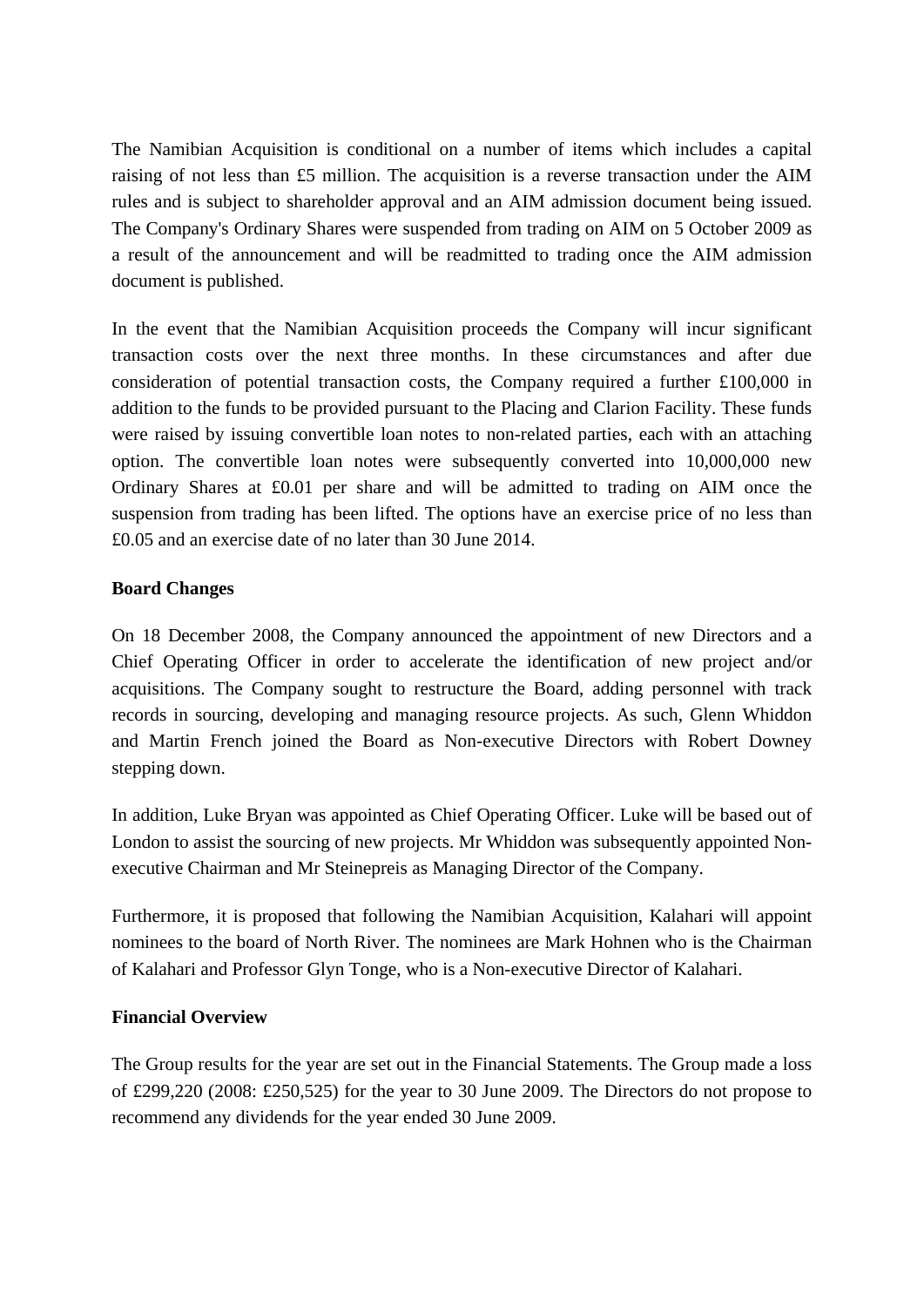On 24 November 2008 the Company entered into an agreement with Lagral scp, a company associated with the Chairman Glenn Whiddon, and Ascent Capital, a company associated with the Managing Director David Steinepreis, whereby these companies made available a £300,000 convertible loan facility to the Company. As at 30 June 2009, £150,000 has been advanced by way of convertible note (Lagral scp £75,000 and Ascent Capital £75,000).

Due to the early stage of development of the Group, it is not meaningful to consider a review of key performance indicators in respect of the year under review.

Glenn Whiddon Non-executive Chairman 21 October 2009

#### **GROUP INCOME STATEMENT FOR THE YEAR ENDED 30 JUNE 2009**

|                                             | <b>Year ended</b><br><b>30 June 2009</b><br>£ | <b>Year ended</b><br><b>30 June 2008</b><br>$\mathbf f$ |
|---------------------------------------------|-----------------------------------------------|---------------------------------------------------------|
| <b>Exploration expenditure</b>              | (27,700)                                      |                                                         |
| Administrative expenses                     | (267, 750)                                    | (260,059)                                               |
| Loss on operating activities                | (295, 450)                                    | (260, 059)                                              |
| Interest paid                               | (4,783)                                       | (118)                                                   |
| Interest received                           | 1,013                                         | 9,652                                                   |
| Loss on ordinary activities before taxation | (299, 220)                                    | (250, 525)                                              |
| <b>Taxation</b>                             |                                               |                                                         |
| Loss on ordinary activities after taxation  | (299, 220)                                    | (250, 525)                                              |
| Total recognised loss for the year          | (299, 220)                                    | (250, 525)                                              |
| Loss per share                              | Pence                                         | Pence                                                   |
| Basic and diluted                           | (0.88)                                        | (0.74)                                                  |

All of the above amounts are in respect of continuing operations.

#### **GROUP AND COMPANY BALANCE SHEETS AS AT 30 JUNE 2009**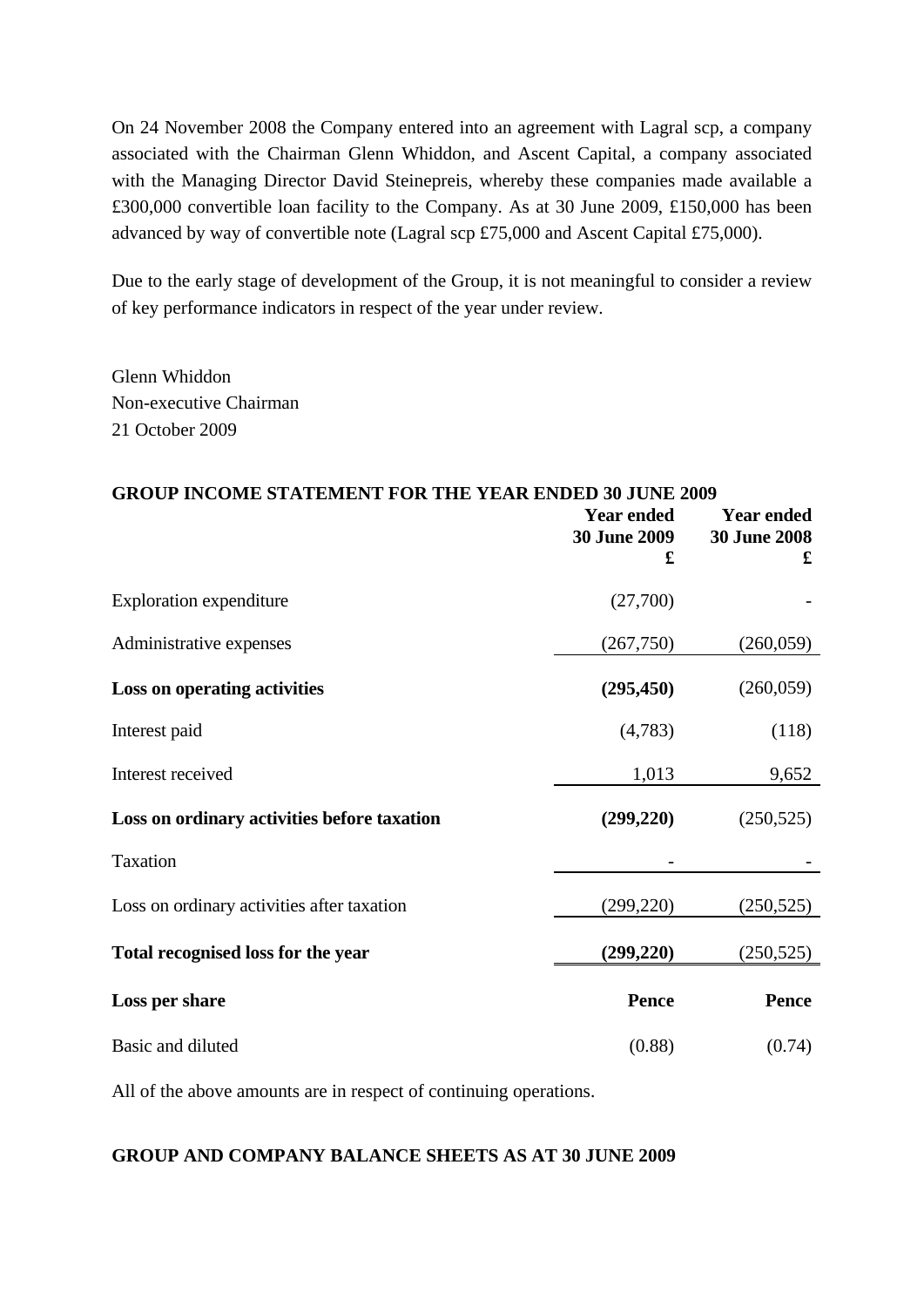|                                                                      | Group<br><b>30 June 2009</b><br>£ | Company<br><b>30 June 2009</b><br>£ | <b>Restated</b><br>Group<br>30 June<br>2008<br>£ | <b>Restated</b><br>Company<br>30 June<br>2008<br>$\mathbf f$ |
|----------------------------------------------------------------------|-----------------------------------|-------------------------------------|--------------------------------------------------|--------------------------------------------------------------|
| <b>Non Current Assets</b>                                            |                                   |                                     |                                                  |                                                              |
| Investment in subsidiary                                             |                                   |                                     |                                                  |                                                              |
| <b>Current Assets</b>                                                |                                   |                                     |                                                  |                                                              |
| Cash and cash equivalents                                            | 35,078                            | 35,078                              | 121,693                                          | 121,693                                                      |
|                                                                      | 35,078                            | 35,078                              | 121,693                                          | 121,693                                                      |
| <b>Total Assets</b>                                                  | 35,078                            | 35,078                              | 121,693                                          | 121,693                                                      |
| <b>Current Liabilities</b><br>Convertible notes                      | (150,000)                         | (150,000)                           |                                                  |                                                              |
| Creditors: amounts falling due                                       |                                   |                                     |                                                  |                                                              |
| within one year                                                      | (82, 764)                         | (82,764)                            | (20, 159)                                        | (20, 159)                                                    |
|                                                                      | (232, 764)                        | (232, 764)                          | (20, 159)                                        | (20, 159)                                                    |
| <b>Total Liabilities</b>                                             | (232, 764)                        | (232,764)                           | (20, 159)                                        | (20, 159)                                                    |
| <b>Net (Liabilities) / Assets</b>                                    | (197, 686)                        | (197, 686)                          | 101,534                                          | 101,534                                                      |
| <b>Capital and Reserves</b><br><b>Attributable to Equity Holders</b> |                                   |                                     |                                                  |                                                              |
| Called up share capital                                              | 68,000                            | 68,000                              | 68,000                                           | 68,000                                                       |
| Share premium account                                                | 481,238                           | 481,238                             | 481,238                                          | 481,238                                                      |
| Option premium reserve                                               | 154,775                           | 154,775                             | 154,775                                          | 154,775                                                      |
| <b>Retained losses</b>                                               | (901, 699)                        | (901, 699)                          | (602, 479)                                       | (602, 479)                                                   |
| <b>Total Equity</b>                                                  | (197, 686)                        | (197, 686)                          | 101,534                                          | 101,534                                                      |

# **GROUP AND COMPANY CASH FLOW STATEMENTS FOR THE YEAR ENDED 30 JUNE 2009**

|                                                           | Group<br>year ended<br><b>30 June 2009</b><br>£ | Company<br>vear ended<br><b>30 June 2009</b><br>£ | Group<br>year ended<br><b>30 June 2008</b> | Company<br>year ended<br><b>30 June 2008</b> |
|-----------------------------------------------------------|-------------------------------------------------|---------------------------------------------------|--------------------------------------------|----------------------------------------------|
| Net cash outflow from<br>operating activities             | (237,510)                                       | (237,510)                                         | (275, 638)                                 | (275, 638)                                   |
| <b>Returns on investments and</b><br>servicing of finance |                                                 |                                                   |                                            |                                              |
| Interest paid                                             | (118)                                           | (118)                                             | (118)                                      | (118)                                        |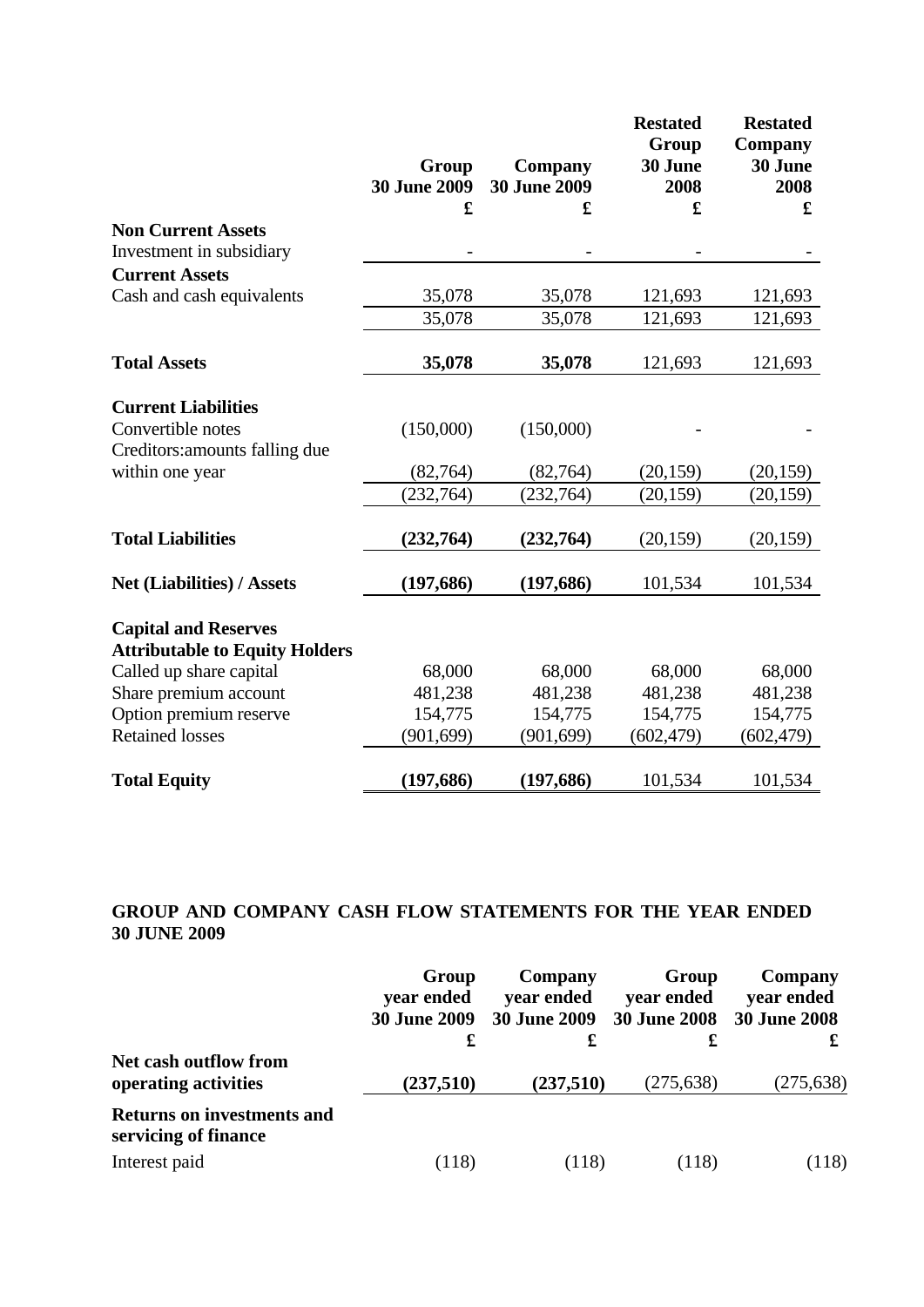| Interest received                                                         | 1,013     | 1,013     | 9,652      | 9,652      |
|---------------------------------------------------------------------------|-----------|-----------|------------|------------|
| Net cash inflow from returns<br>on investment and servicing of<br>finance | 895       | 895       | 9,534      | 9,534      |
| <b>Financing</b>                                                          |           |           |            |            |
| Proceeds from issue of<br>convertible notes                               | 150,000   | 150,000   |            |            |
| Net cash inflow from<br>financing                                         | 150,000   | 150,000   |            |            |
| Increase/(decrease) in cash<br>and cash equivalents                       |           |           |            |            |
|                                                                           | (86, 615) | (86, 615) | (266, 104) | (266, 104) |
| Cash and cash equivalents at the<br>beginning of the year                 |           |           |            |            |
|                                                                           | 121,693   | 121,693   | 387,797    | 387,797    |
| Cash and cash equivalents at<br>the end of the year                       |           |           |            |            |
|                                                                           | 35,078    | 35,078    | 121,693    | 121,693    |

#### **NOTES TO THE FINANCIAL STATEMENTS FOR THE YEAR ENDED 30 JUNE 2009**

## **1. Accounting policies**

The Group has adopted the accounting policies set out below in preparation of the financial statements. All of these policies have been applied consistently throughout the year unless otherwise stated.

## **1.1 Basis of preparation**

The financial statements are prepared in accordance with the historical cost convention and in accordance with the International Financial Reporting Standards ("IFRSs") including IFRS 6, Exploration for and Evaluation of Mineral Resources, as adopted by the European Union ("EU") and in accordance with the provisions of the Companies Act 2006.

The Group's financial statements for the year ended 30 June 2009 were authorised for issue by the board of directors on 14 October 2009 and the balance sheets were signed on the board's behalf by David Steinepreis. The Group financial statements are presented in UK pounds sterling.

In accordance with the provisions of section 408 of the Companies Act 2006, the Parent Company has not presented an income statement. A loss for the year ended 30 June 2009 of £299,220 (2008: £250,525) has been included in the income statement.

# **1.2 Prior Period Adjustments**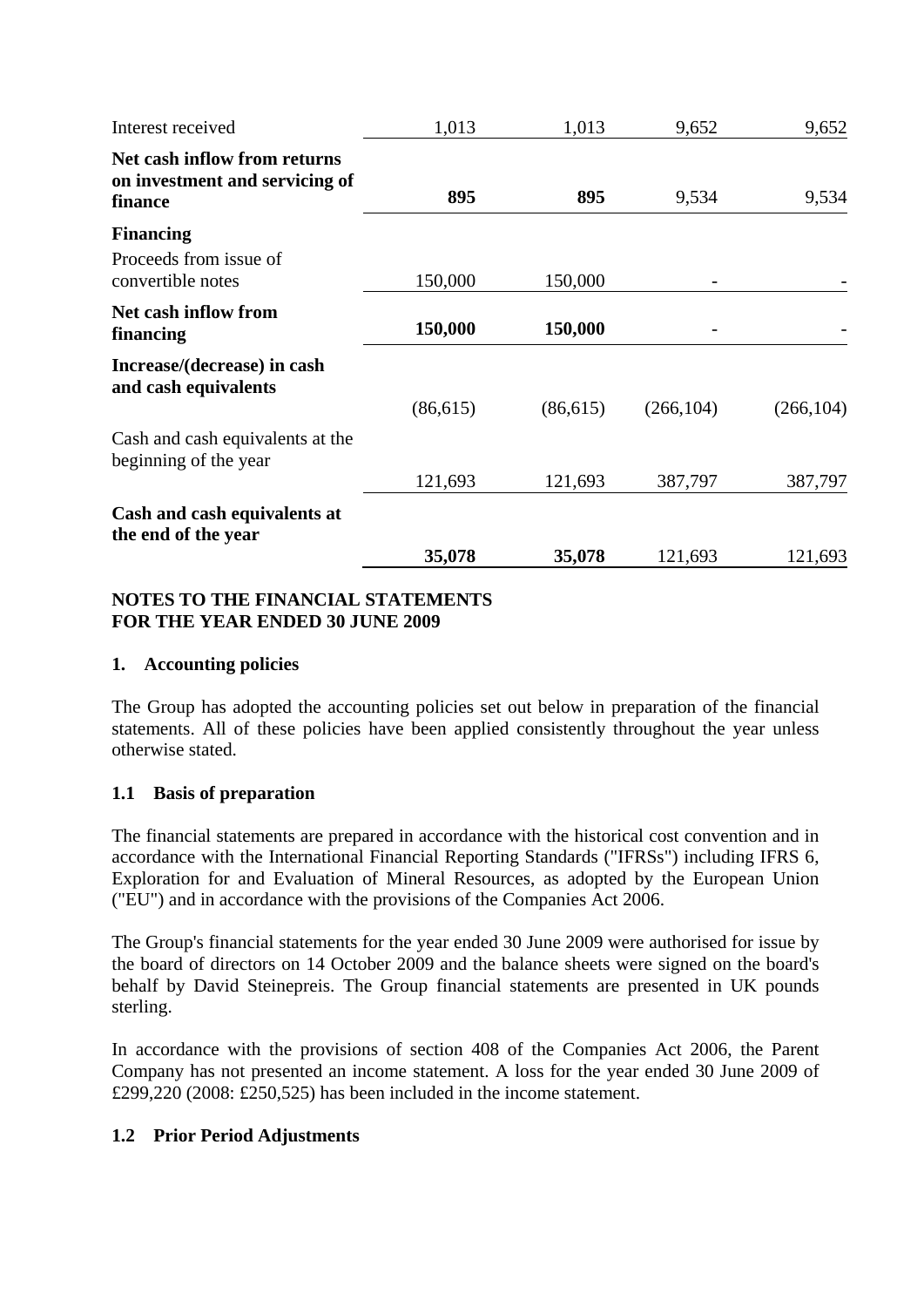The Group has reconsidered its accounting treatment of Exploration Expenditure. The Group accounting policy was to capitalise the cost of licences and exploration expenses. As a result of the expected transaction with Kalahari Minerals plc and Kalahari Minerals plc's expected shareholding in the Company the Company has decided to harmonise its accounting policies with Kalahari Minerals plc. As such it has decided to capitalise the cost of licences and expense exploration costs in the year incurred in accordance with Notes 1.10 and 1.11. To this effect previously capitalised costs have been transferred to the Retained Losses Reserve and loans made to subsidiaries to fund the previously capitalised costs have been transferred to the Retained Loss Reserve by the Company.

# **1.3 Going Concern**

On 5 October 2009, the Company announced a conditional agreement to acquire various assets in Namibia. The agreement is conditional on a number of items which include a capital raising of not less than £5,000,000. At this stage it appears likely that this transaction and fund raising will occur with completion expected by the end of November 2009. This is expected to enable the Company as a going concern in the foreseeable future. If the transaction and fund raising do not proceed the Company has obtained assurance from the Directors that they will continue to support the Company with working capital via debt and/or equity, if required.

## **1.4 Basis of consolidation**

The consolidated financial statements are prepared by combining the financial statements of all the entities that comprise the consolidated entity, being the Company (the parent entity) and its subsidiaries. Consistent accounting policies are employed in the preparation and presentation of the consolidated financial statements.

On acquisition, the assets, liabilities and contingent liabilities of a subsidiary are measured at their fair values at the date of acquisition. Any excess of the cost of acquisition over the fair values of the identifiable net assets acquired is recognised as goodwill. If, after reassessment, the fair values of the identifiable net assets acquired exceeds the cost of acquisition, the deficiency is credited to profit and loss in the year of acquisition.

The consolidated financial statements include the information and results of each subsidiary from the date on which the company obtains control and until such time as the company ceases to control such entity.

In preparing the consolidated financial statements, all intercompany balances and transactions, and unrealised profits arising within the consolidated entity are eliminated in full.

## **1.5 Revenue**

Revenue is recognised to the extent that it is probable that the economic benefits will flow to the Group and the revenue is capable of being reliably measured.

#### *Interest Income*

Revenue is recognised as the interest accrues.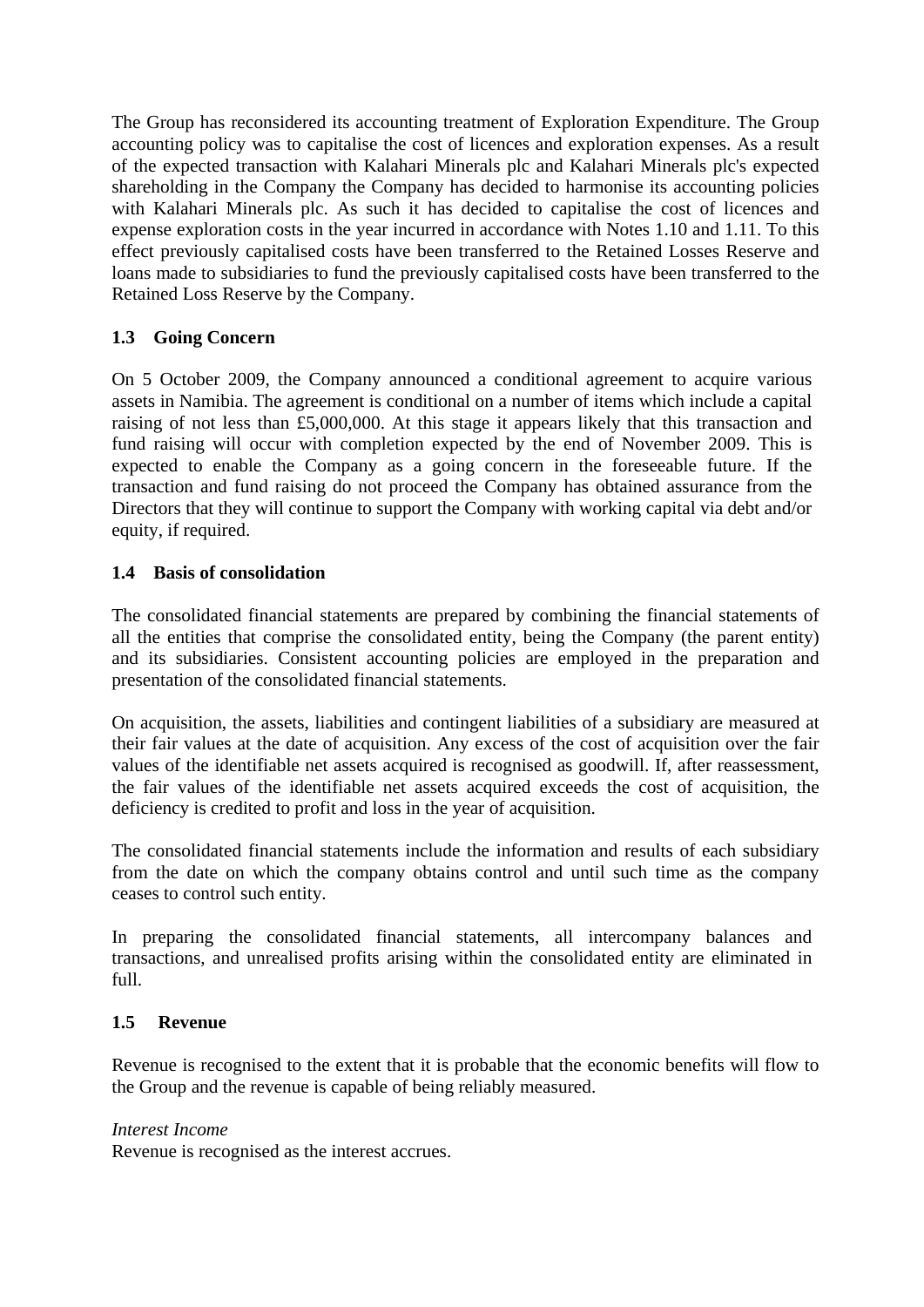## **1.6 Foreign currency transactions**

Items included in the Group's financial statements are measured using the currency of the primary economic environment in which the Group operates ("the functional currency"). The financial statements are presented in pounds sterling ("£"), which is the functional and presentational currency of the Company and the presentational currency of the Group.

Transactions in foreign currencies are recorded using the rate of exchange ruling at the date of the transaction. Monetary assets and liabilities denominated in foreign currencies are translated using the rate of exchange ruling at the balance sheet date and the gains or losses on translation are included in the profit and loss account.

The assets, liabilities and the results of the foreign subsidiary undertakings are translated into sterling at the rates of exchange ruling at the year end. Exchange differences resulting from the retranslation of net investments in subsidiary undertakings are treated as movements on reserves.

## **1.7 Cash and cash equivalents**

Cash and cash equivalents in the balance sheet comprise cash at bank and in hand and short term deposits held at call with banks and other short term highly liquid investments with original maturities of three months or less that are readily convertible to known amounts of cash and which are subject to an insignificant risk of changes in value.

## **1.8 Trade and other payables**

Trade payables and other payables are carried at amortised cost. They represent liabilities for goods and services provided to the Company prior to the end of the financial year that are unpaid and arise when the Company becomes obliged to make future payments in respect of the purchase of these goods and services. The amounts are unsecured and are usually paid within 30 days of recognition.

## **1.9 Deferred taxation**

Deferred tax is provided in full, using the liability method, on temporary differences arising between the tax bases of assets and liabilities and their carrying amounts in the financial statements. Deferred tax is determined using tax rates (and laws) that have been enacted or substantially enacted by the balance sheet date and are expected to apply when the related deferred tax is realised or the deferred liability is settled.

Deferred tax assets are recognised to the extent that it is probable that the future taxable profit will be available against which the temporary differences can be utilised.

## **1.10 Exploration and evaluation expenditure**

Expenditure for exploration activities is charged against income until the viability of the mining venture has been proven.

## *Intangible assets, exploration licences*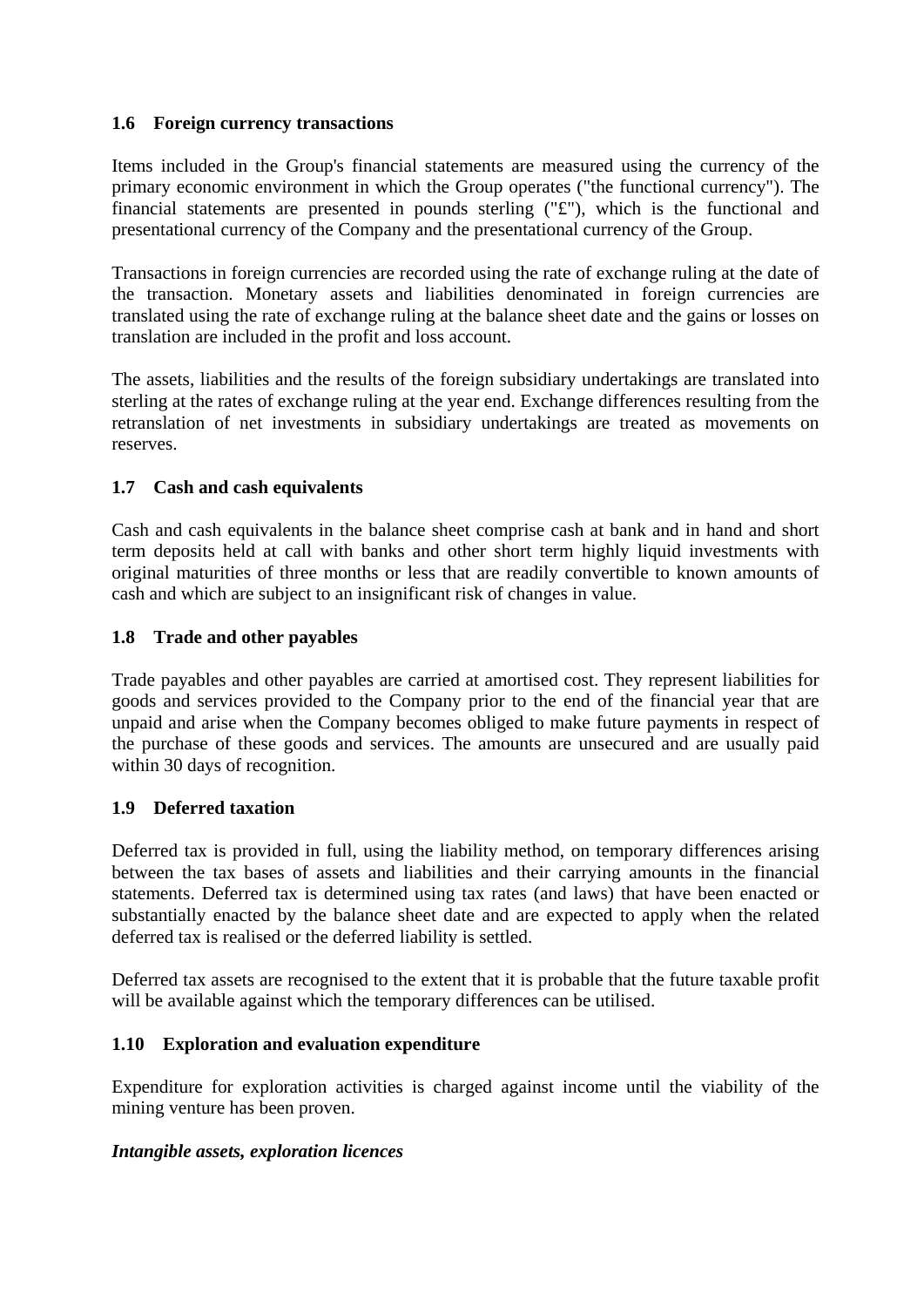Exploration rights and licences are recorded at cost of acquisition and are depreciated on a straight-line basis over the license period. When there is little likelihood of a mineral right being exploited, or the value of mineral rights have diminished below carrying value, a write down is effected against income in the period that such determination is made.

## **1.12 Contributed equity**

Ordinary shares are classified as equity. Incremental costs directly attributable to the issue of new shares or options are shown in equity as a deduction, net of tax, from the proceeds.

## **1.13 Significant accounting estimates and assumptions**

The carrying amounts of certain assets and liabilities are often determined based on estimates and assumptions of future events. Estimates and judgments are continually evaluated and are based on historical experience and other factors, including expectations of future events that may have a financial impact on the entity and that are believed to be reasonable under the circumstances. No significant accounting estimates and / or assumptions have been made during the preparation of the financial report.

#### **1.14 Share based payments**

When and if the Group makes share based payments to certain parties (including directors or entities related to directors) by way of issue of share warrants the fair value of these payments is calculated by the Group using the Black-Scholes option pricing model. The expense is recognised on a straight line basis over the period from the date of award to the date of vesting, based on the Group's best estimate of shares that will eventually vest.

#### **1.15 Financial instruments**

Financial assets and financial liabilities are recognised on the balance sheet when the company becomes a part to the contractual provisions of the instrument.

The Company classified its financial assets in the following categories: at fair value through profit and loss, loans and receivables and available for sale. The classification depends on the purpose for which the financial assets were acquired. Management determines the classification of its financial assets at initial recognition.

#### *a) Financial assets at fair value through profit and loss*

Financial assets at fair value through profit and loss are financial assets held for trading which is principally for the purpose of selling in the short term. Derivatives are also categorised in this category unless designated as hedges. Assets in this category are classified as current assets.

#### *b) Loans and receivables*

Loans and receivables are non-derivative financial assets with fixed or determinable payments that are not quoted in an active market. They are included in current and non current assets. The Company's loans and receivables comprise of 'loans to subsidiary' and 'cash and cash equivalents'. Loans and receivables are recognised initially at cost and subsequently amortised costs less provision for impairment.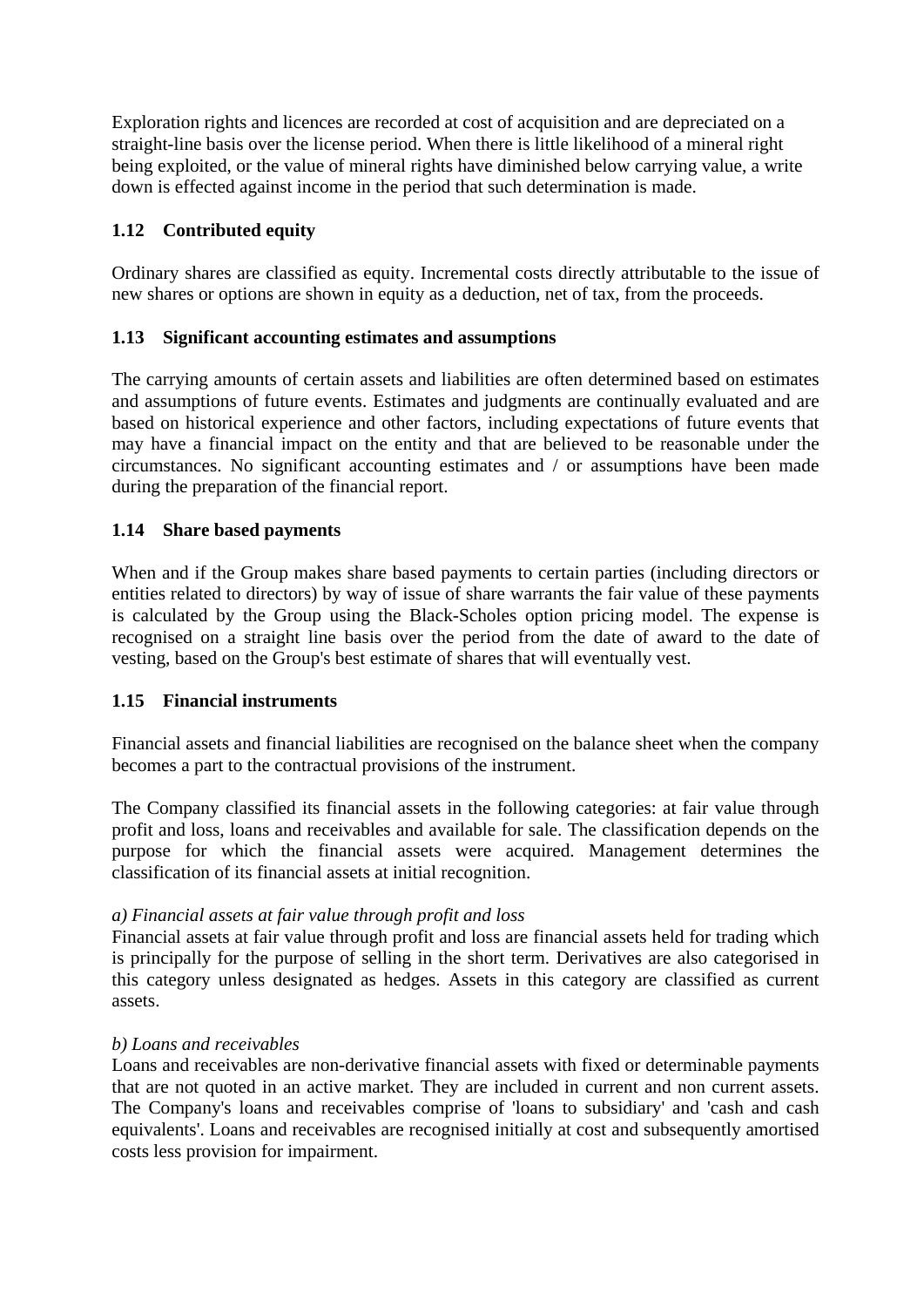#### *c) Available-for-sale financial assets*

Available-for-sales financial assets are non derivatives that are either designated to this category or not classified in any other categories.

The Company classifies its financial liabilities as trade and other payables which are recognised initially at fair value and subsequently measured at amortised cost.

The Group's policies include that no trading in derivative financial instruments shall be undertaken.

## **1.16 Earnings per share**

Basic earnings per share is calculated by dividing the profit / (loss) attributable to equity holders of the company, excluding any costs of servicing equity other than dividends, by the weighted average number of ordinary shares in issue, adjusted for any bonus elements.

Diluted earnings per share is calculated as net profit / (loss) attributable to members of the parent, adjusted for:

- costs of servicing equity (other than dividends);
- the after tax effect of dividends and interest associated with dilutive potential ordinary shares that have been recognised as expenses; and
- other non-discretionary changes in revenues or expenses during the year that would result from the dilution of potential ordinary shares.

Share options are considered anti-dilutive as the Group is in a loss making position.

As disclosed in the Directors' Report, the Company's shares capital was consolidated on a two for one basis on 26 August 2009. As such, the current and comparative basic and diluted earnings per share disclosures have been prepared on the basis of the consolidated share capital.

## **1.17 New standards and interpretations not applied**

During the year, the IASB and IFRIC have issued a number of new standards, amendments and interpretations with an effective date after the date of these financial statements. Of these, only the following are expected to be relevant to the Group:

IAS 1 (Revised) Presentation of Financial Statements- effective years beginning 1 January 2009

IFRS 2 (Revised) Share based payments- amendments to vesting conditions and cancellations- effective 1 January 2009

IFRS 3 (Revised) Business Combinations- effective years beginning 1 July 2009

IAS 27 (Revised) Consolidated and separate financial statements- effective 1 July 2009

The directors do not anticipate that the adoption of these standards and interpretations will have a material impact on the Group's financial statements in the period of initial application.

## **2 Segment Reporting**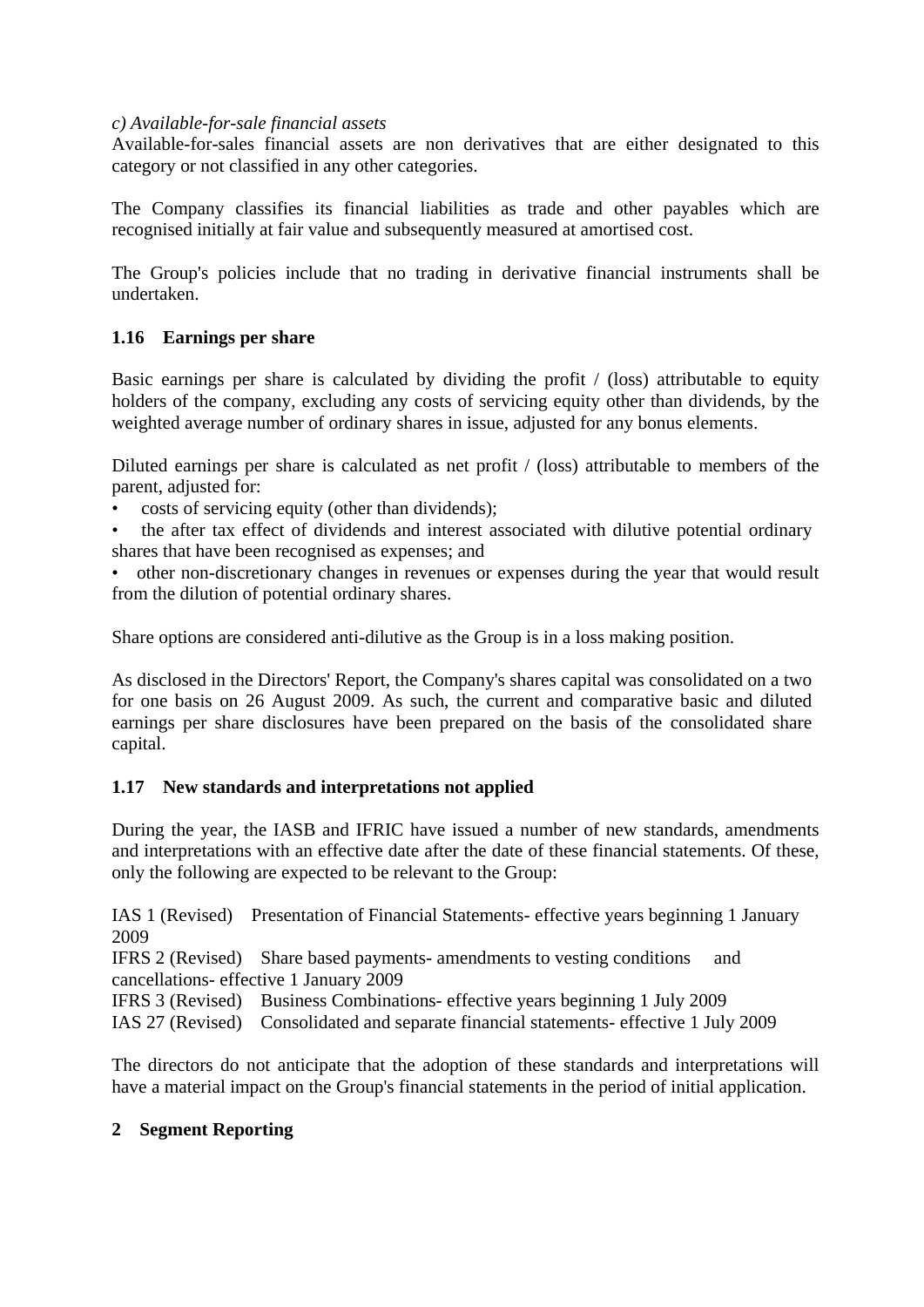A business segment is a distinguishable component of the entity that is engaged in providing products or services that are subject to risks and returns that are different from those of other business segments. A geographical segment is a distinguishable component of the entity that is engaged in providing products or services within a particular economic environment and is subject to risks and returns that are different from those of segments operating in other economic environments.

The Group operates in one business segment, that being, mineral exploration and evaluation and currently operates within the United Kingdom and Australia.

| <b>United</b>  | <b>Australia</b> | <b>Total</b> |
|----------------|------------------|--------------|
| <b>Kingdom</b> | £                | £            |
| £              |                  |              |
|                | (27,700)         | (27,700)     |
| (295, 449)     | 27,700           | (267, 749)   |
| (4,784)        |                  | (4,784)      |
| 1,013          |                  | 1,013        |
| (299, 220)     |                  | (299, 220)   |
| 34,666         | 412              | 35,078       |
| (82, 764)      |                  | (82, 764)    |
| (150,000)      |                  | (150,000)    |
| (198, 098)     | 412              | (197, 686)   |
|                |                  |              |

At the end of the year to 30 June 2009, the Group had not commenced commercial production from its exploration sites and therefore had no turnover in the year.

| <b>Geographical Segment - Group</b><br><b>2008 Restated</b>                                                      | <b>United</b><br><b>Kingdom</b><br>£                   | <b>Australia</b><br>£                    | <b>Total</b><br>£                        |
|------------------------------------------------------------------------------------------------------------------|--------------------------------------------------------|------------------------------------------|------------------------------------------|
| Administration expenses                                                                                          | (207, 340)                                             | (52,719)                                 | (260,059)                                |
| Interest paid                                                                                                    | (118)                                                  |                                          | (118)                                    |
| Interest received                                                                                                | 9,524                                                  | 128                                      | 9,652                                    |
| <b>Loss before taxation</b>                                                                                      | (197, 934)                                             | (52, 591)                                | (250, 525)                               |
| Cash and cash equivalents                                                                                        | 120,886                                                | 807                                      | 121,693                                  |
| Accrued expenditure and provisions                                                                               | (18,989)                                               | (1,170)                                  | (20, 159)                                |
| <b>Net Assets</b>                                                                                                | 101,897                                                | (363)                                    | 101,534                                  |
| <b>3 Group Operating Loss</b>                                                                                    |                                                        | <b>Year ended</b><br><b>30 June 2009</b> | <b>Year ended</b><br><b>30 June 2008</b> |
| The Group's operating loss is stated after charging:<br><b>Exploration expenditure</b>                           |                                                        | £<br>27,700                              | £                                        |
| Auditors' remuneration<br>Group and parent company audit services<br>Group and parent company non audit services |                                                        | 9,500                                    | 8,600                                    |
|                                                                                                                  |                                                        | 9,500                                    | 8,600                                    |
| <b>Creditors</b><br>4                                                                                            | Group<br>Company<br>30 June<br>30 June<br>2009<br>2009 | Group<br>30<br>June<br>2008              | Company<br>30 June<br>2008               |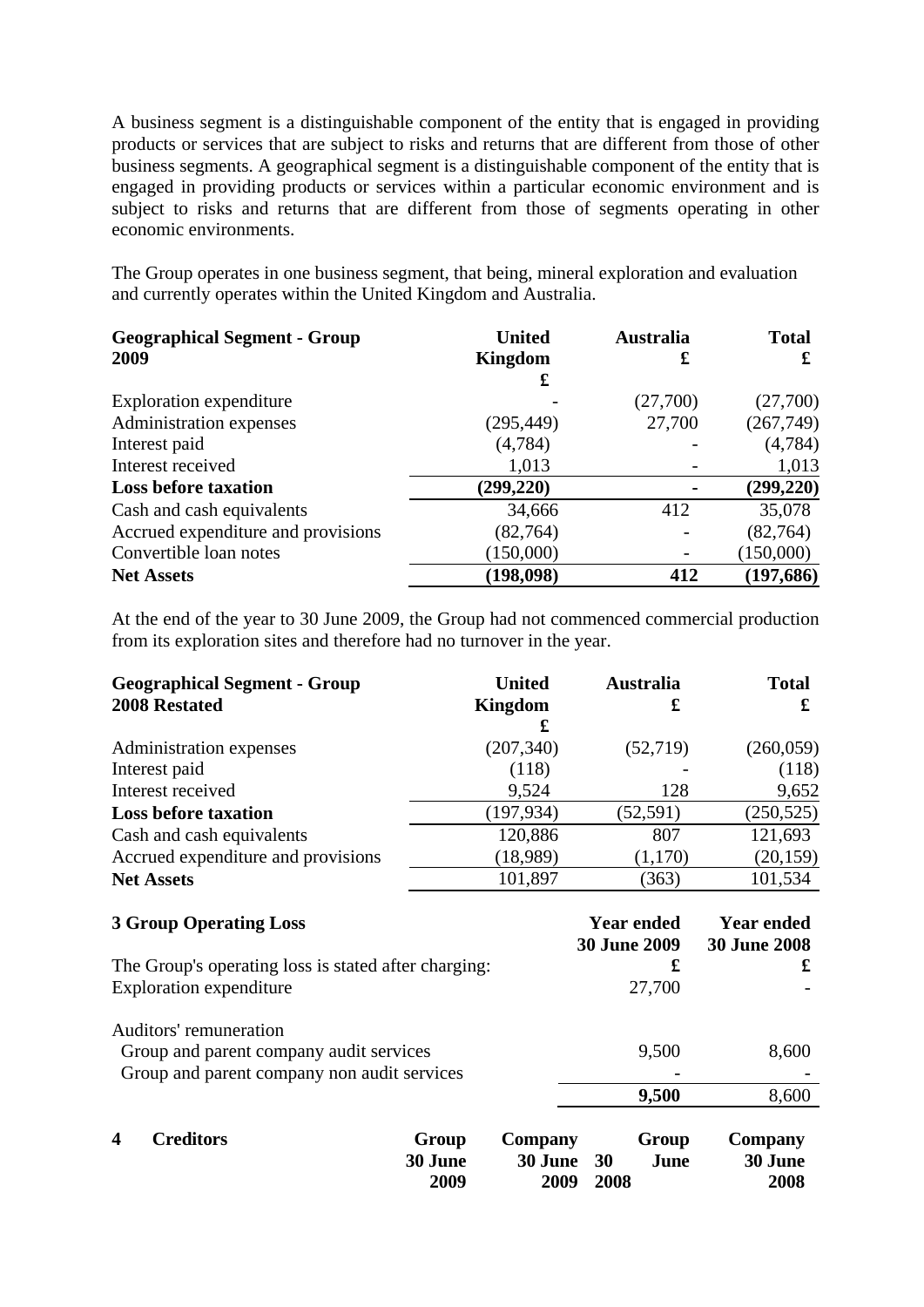| Accruals          | 82,764  | 82,764  | 20,159 | 20,159                   |
|-------------------|---------|---------|--------|--------------------------|
| Convertible notes | 150,000 | 150,000 | -      | $\overline{\phantom{0}}$ |
|                   | 232,764 | 232,764 | 20,159 | 20,159                   |

On 24 November 2008 the Company entered into an agreement with Lagral scp, a company associated with Glenn Whiddon, and Ascent Capital, a company associated with David Steinepreis, whereby these companies made available a £300,000 convertible loan facility to the Company. As at 30 June 2009, £150,000 has been advanced by way of convertible note (Lagral scp £75,000 and Ascent Capital £75,000). The loan facility was issued for a period being the earlier of one year, or to the date which the Company undertakes any capital raising. The convertible loan notes bear interest of 8% per annum, calculated monthly and are unsecured.

#### **5 Share Capital**

| <b>Group and Company</b>                                            | <b>30 June 2009</b><br>Number of<br><b>Shares</b> | <b>30 June 2009</b><br>£ | <b>30 June 2008</b><br>Number of<br><b>Shares</b> | <b>30 June 2008</b><br>£ |
|---------------------------------------------------------------------|---------------------------------------------------|--------------------------|---------------------------------------------------|--------------------------|
| <b>Authorised</b><br>10,000,000,000 Ordinary<br>shares of 0.1p each | 10,000,000,000                                    | 10,000,000               | 10,000,000,000                                    | 10,000,000               |
| <b>Issued and Fully Paid</b><br>Ordinary shares of 0.1p<br>each     | 68,000,000                                        | 68,000                   | 68,000,000                                        | 68,000                   |

As documented in the Directors' Report the share capital was consolidated on a two for one basis on 26 August 2009.

#### **6 Share options outstanding**

| Number of options  | <b>Year ended</b><br><b>30 June 2009</b> | <b>Year ended</b><br><b>30 June 2008</b> |
|--------------------|------------------------------------------|------------------------------------------|
| At 1 July          | 6,000,000                                | 6,000,000                                |
| Issued in the year | $\overline{\phantom{0}}$                 |                                          |
| At 30 June         | 6,000,000                                | 6,000,000                                |

The option value was calculated with reference to the Black-Scholes option pricing model taking into account the following input assumptions:

| Share price         | £0.05   |
|---------------------|---------|
| Exercise price      | £0.05   |
| Expected volatility | 50%     |
| Option life         | 5 years |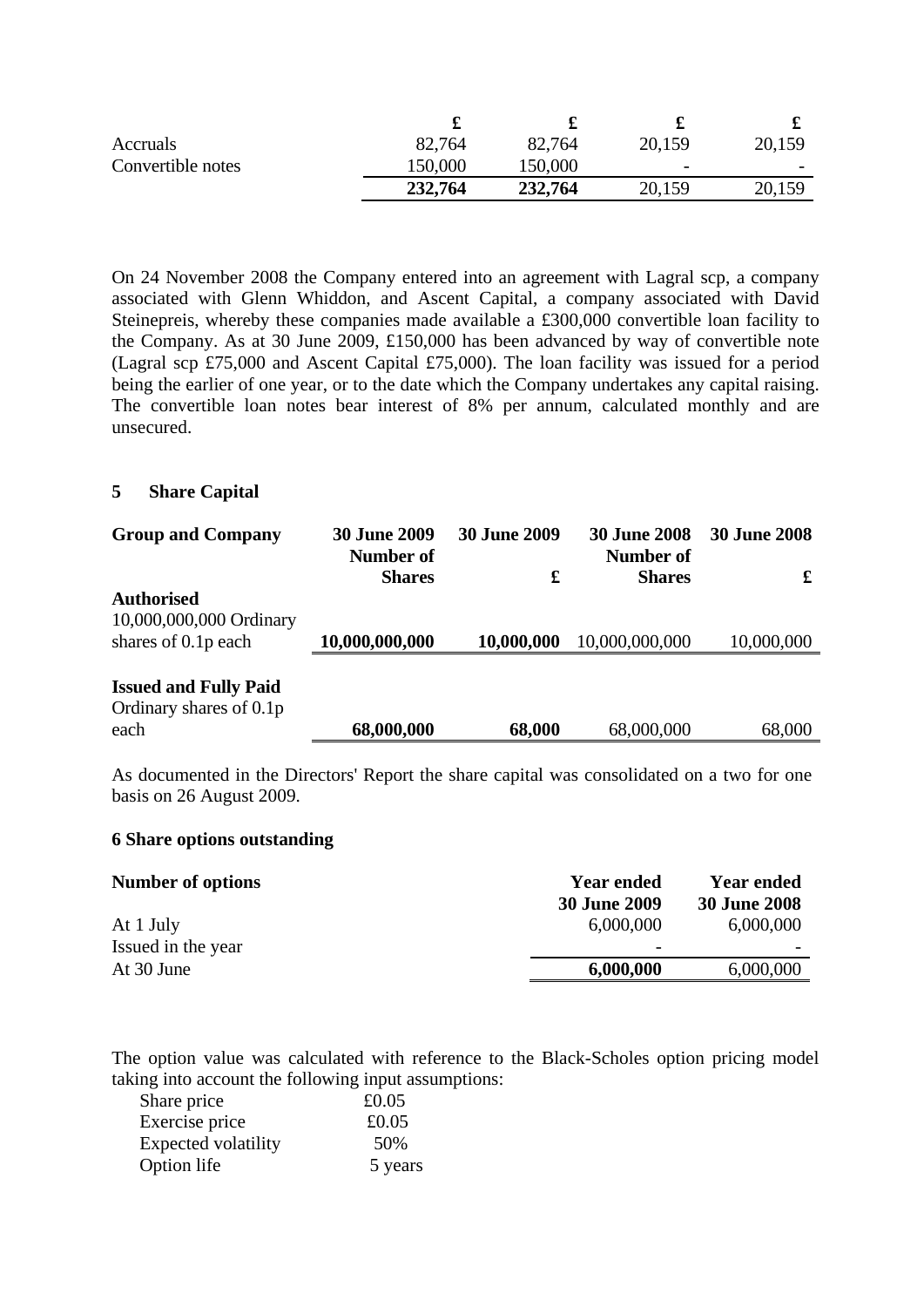| Expected dividend       | Nil    |
|-------------------------|--------|
| Risk free interest rate | 6.385% |

No options were issued, exercised, forfeited or expired during the year.

As documented in the Directors' Report, the share capital was consolidated on a two for one basis on 26 August 2009.

**Group**

| 7<br><b>Taxation</b>             | Group<br>30 June<br>2009<br>£ | Group<br><b>30 June 2008</b><br>£ |
|----------------------------------|-------------------------------|-----------------------------------|
| <b>Factors affecting the tax</b> |                               |                                   |
| charge for the year:             |                               |                                   |
| Loss from continuing             |                               |                                   |
| operations before income tax     | (299, 220)                    | (250, 525)                        |
| expense                          |                               |                                   |
| Tax at the Company rate of       |                               |                                   |
| 28% (2008: 30%)                  | (83, 782)                     | (75, 157)                         |
| Tax effect of amounts which      |                               |                                   |
| are not deductible (taxable) in  |                               |                                   |
| calculating taxable income:      |                               |                                   |
| Income tax benefit not brought   |                               |                                   |
| to account                       | 83,782                        | 75,157                            |
| Income tax expense               |                               |                                   |
|                                  |                               |                                   |

At the balance sheet date, the Group has unused United Kingdom tax losses available for offset against suitable future profits in the United Kingdom.

Deferred tax assets have not been recognised in respect of these amounts as it is not considered probable that future taxable income will arise against which these assets may be offset.

#### **8 Reconciliation of operating loss to net cash outflow from operating activities**

| Group<br>30 June<br>2009 | Company<br>30 June<br>2009 | Group<br>30 June<br>2008 | Company<br>30 June<br>2008 |
|--------------------------|----------------------------|--------------------------|----------------------------|
| £                        | £                          | £                        | £                          |
| (295, 450)               | (295, 450)                 | (260,059)                | (260,059)                  |
|                          |                            |                          |                            |
|                          |                            |                          |                            |
| 57,940                   | 57,940                     | (15,579)                 | (15, 579)                  |
|                          |                            |                          |                            |
| (237,510)                | (237,510)                  | (275, 638)               | (275, 638)                 |
|                          |                            |                          |                            |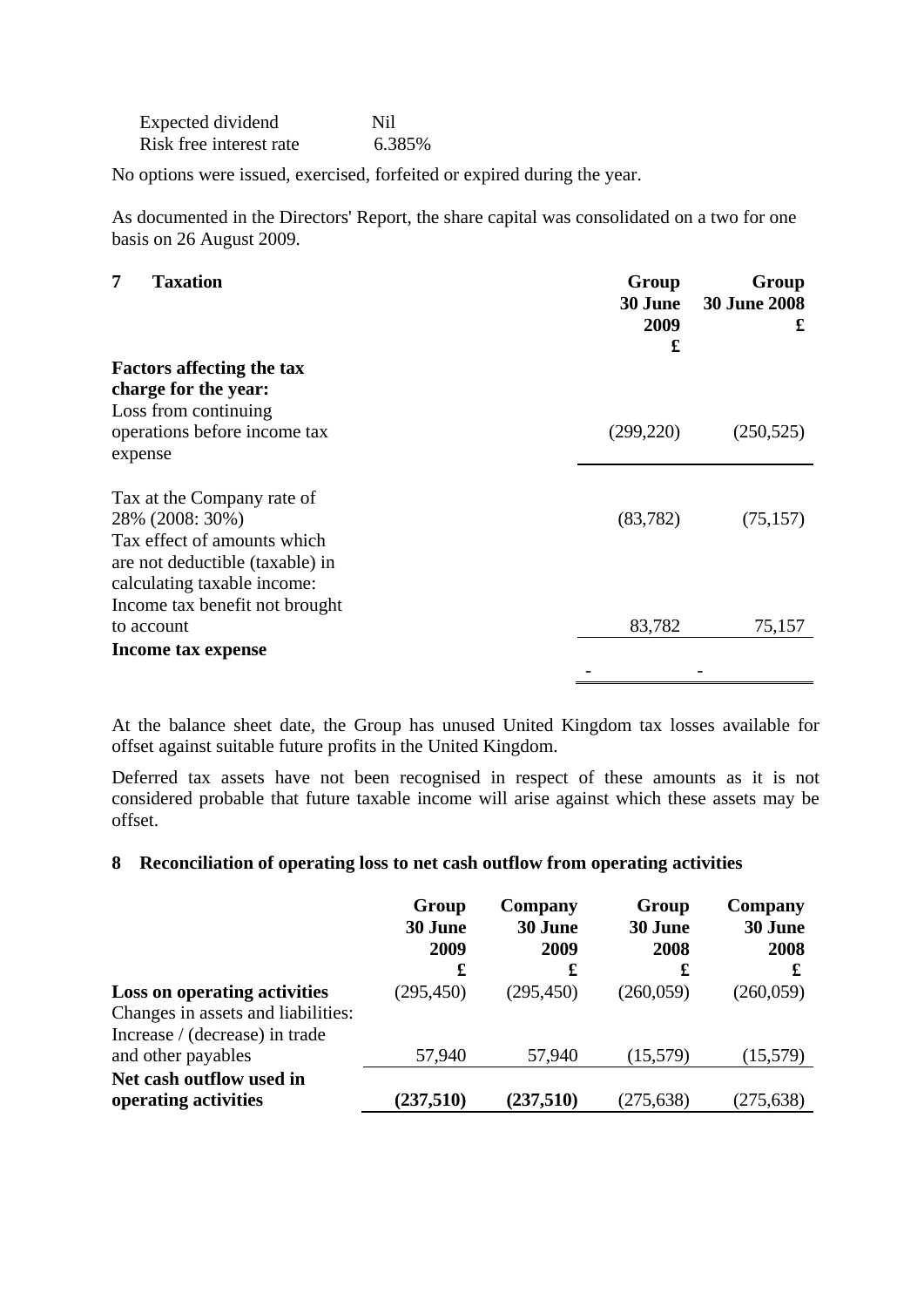| 9<br><b>Expenditure</b><br><b>Commitments</b>                                                           | Group<br>30 June<br>2009<br>£ | Company<br>30 June<br>2009<br>£ | Group<br>30 June<br>2008<br>£ | Company<br><b>30 June 2008</b><br>£ |
|---------------------------------------------------------------------------------------------------------|-------------------------------|---------------------------------|-------------------------------|-------------------------------------|
| Commitments contracted for at<br>reporting date but not<br>recognised as liabilities are as<br>follows: |                               |                                 |                               |                                     |
| Between one and two years                                                                               | 72,300                        | 72,300                          |                               |                                     |
| Between two and five years                                                                              | 1,600,000                     | 1,600,000                       | 300,000                       | 300,000                             |
| <b>Total</b>                                                                                            | 1,672,300                     | 1,672,300                       | 300,000                       | 300,000                             |

Under the terms and conditions of the Farm-In Agreement, the Company has a commitment to contribute a percentage of the cost of exploration expenditure to earn its interest in the project. The Company shall be entitled to earn a 20% interest in both the Coronet Hill Tenement and the New Tenement ELA 27332 by expending £200,000 (spent to date £127,700) on the Tenements on or before 18 August 2010 and a further 31% interest by expending a further amount equal to £1,800,000 on the Tenements on or before 18 August 2012. The Company can however withdraw from the Farm-in Agreement at any time by giving notice in writing to Segue of its intention to withdraw and upon withdrawal the Farmin Agreement shall terminate.

| <b>Earnings Per Share</b><br>10                              | Group<br>30 June<br>2009 | Group<br>30 June<br>2008 |
|--------------------------------------------------------------|--------------------------|--------------------------|
| <b>Basic and diluted earnings per share</b>                  |                          |                          |
|                                                              | £                        | £                        |
| Loss from continuing operations attributable to the ordinary |                          |                          |
| equity holders                                               | (299, 220)               | (250, 525)               |
| Basic earnings per share                                     |                          |                          |
| Loss from continuing operations attributable to the ordinary |                          |                          |
| equity holders                                               | (0.88)                   | (0.74)                   |
|                                                              | pence                    | pence                    |
| ) Weighted Average Number of Shares Used as the              |                          |                          |
| <b>Denominator</b>                                           |                          |                          |
| Weighted average number of ordinary shares used as the       |                          |                          |
| denominator in calculating basic earnings per share          | 34,000,000               |                          |
|                                                              |                          | 34,000,000               |

Options on issue are not considered diluting to the earnings per share as the Company is in a loss making position.

## **11 Related Party Transactions**

Ascent Capital Holdings Pty Ltd, a company associated with David Steinepreis, was paid fees in the amount of £Nil (2008: £2,000) for the provision of services provided by David Steinepreis.